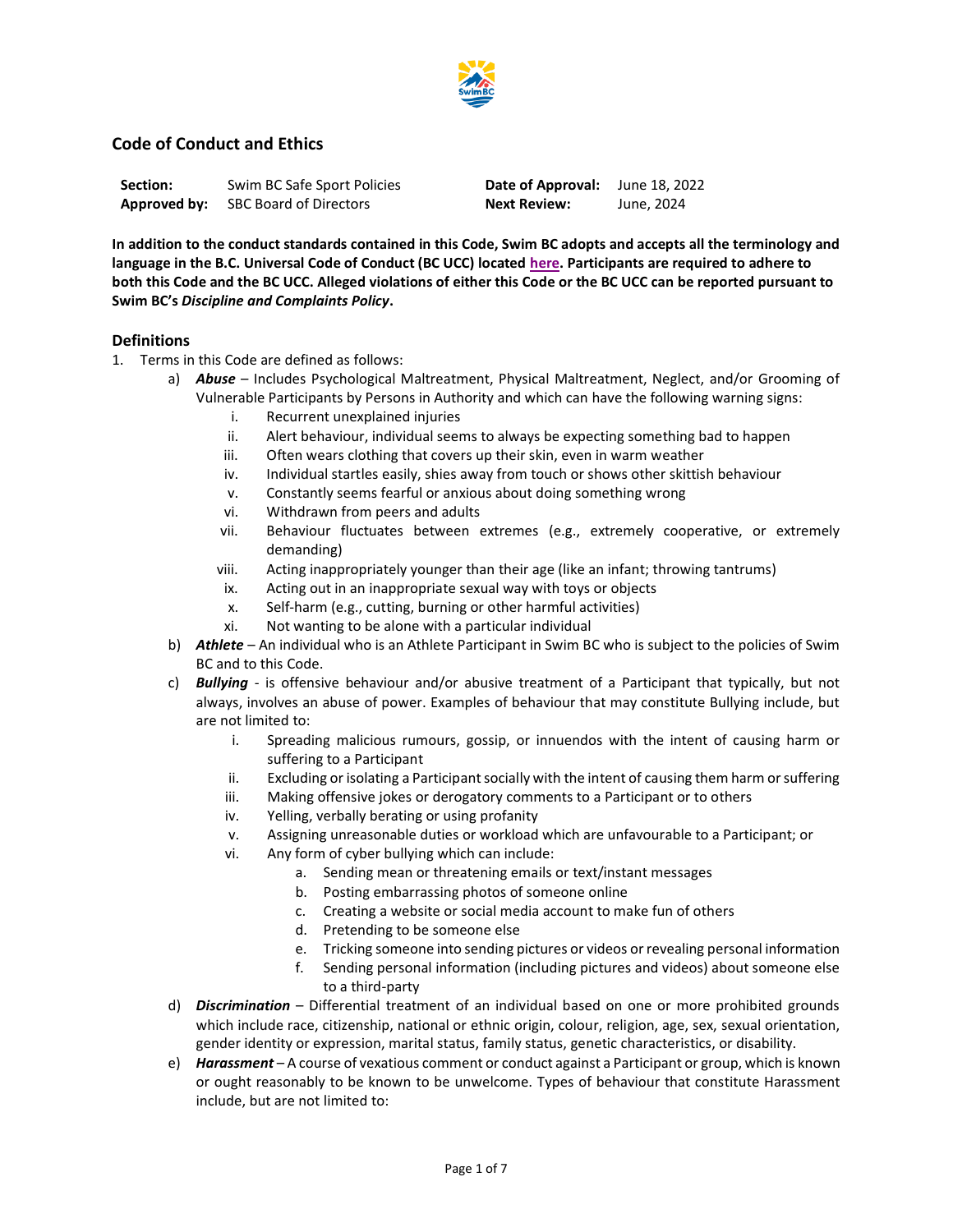

- i. Written or verbal abuse, threats, or outbursts
- ii. Persistent unwelcome remarks, jokes, comments, innuendo, or taunts
- iii. Racial harassment, which is racial slurs, jokes, name calling, or insulting behaviour or terminology that reinforces stereotypes or discounts abilities because of racial or ethnic origin
- iv. Leering or other suggestive or obscene gestures
- v. Condescending or patronizing behaviour, which is intended to undermine self-esteem, diminish performance, or adversely affect working conditions
- vi. Practical jokes which endanger a person's safety, or may negatively affect performance
- vii. *Hazing* which is any form of conduct which exhibits any potentially humiliating, degrading, abusive, or dangerous activity expected of a junior-ranking individual by a more senior individual, which does not contribute to either individual's positive development, but is required to be accepted as part of a team or group, regardless of the junior-ranking individual's willingness to participate. This includes, but is not limited to, any activity, no matter how traditional or seemingly benign, that sets apart or alienates any teammate or group member based on class, number of years on the team or with the group, or ability
- viii. Unwanted physical contact including, but not limited to, touching, petting, pinching, or kissing
- ix. Deliberately excluding or socially isolating a person from a group or team
- x. Persistent sexual flirtations, advances, requests, or invitations
- xi. Physical or sexual assault
- xii. Contributing to a *poisoned sport environment*, which can include:
	- a. Locations where material that is discriminatory is displayed (e.g., sexually explicit posters and racial/racist cartoons)
	- b. Groups where harassing behaviour is part of the normal course of activities
	- c. Behaviour that causes embarrassment, awkwardness, endangers a person's safety or negatively affects performance.
- xiii. Behaviours such as those described above that are not directed towards a specific person or group but have the same effect of creating a negative or hostile environment; and

xiv. Retaliation or threats of retaliation against a person who reports harassment to Swim BC.

- f) *Minor* Any Participant who is under the age of 19 years old at the time and in the jurisdiction where the alleged maltreatment has occurred. Adults are responsible for knowing the age of a Minor.
- g) *Participants* Refers to all categories of individual members and/or registrants defined in the By-laws of Swim BC who are subject to the policies of Swim BC, as well as all people employed by, contracted by, or engaged in activities with, Swim BC including, but not limited to, employees, contractors, Athletes, coaches, instructors, officials, volunteers, administrators, committee members, parents or guardians, spectators, committee members, and Directors and Officers.
- h) *Person in Authority* Any Participant who holds a position of authority within Swim BC including, but not limited to, coaches, instructors, officials, managers, support personnel, chaperones, committee members, and Directors and Officers.
- i) *Workplace* Any place where business or work-related activities are conducted. Workplaces include but are not limited to, the registered office(s), work-related social functions, work assignments outside the registered office(s), work-related travel, the training and competition environment, and workrelated conferences or training sessions.
- j) *Workplace Harassment* Vexatious comment or conduct against a worker in a Workplace that is known or ought reasonably to be known to be unwelcome. Workplace Harassment should not be confused with legitimate, reasonable management actions that are part of the normal work/training function, including measures to correct performance deficiencies, such as placing someone on a performance improvement plan, or imposing discipline for workplace infractions. Types of behaviour that constitute Workplace Harassment include, but are not limited to:
	- i. Bullying
	- ii. Workplace pranks, vandalism, bullying or hazing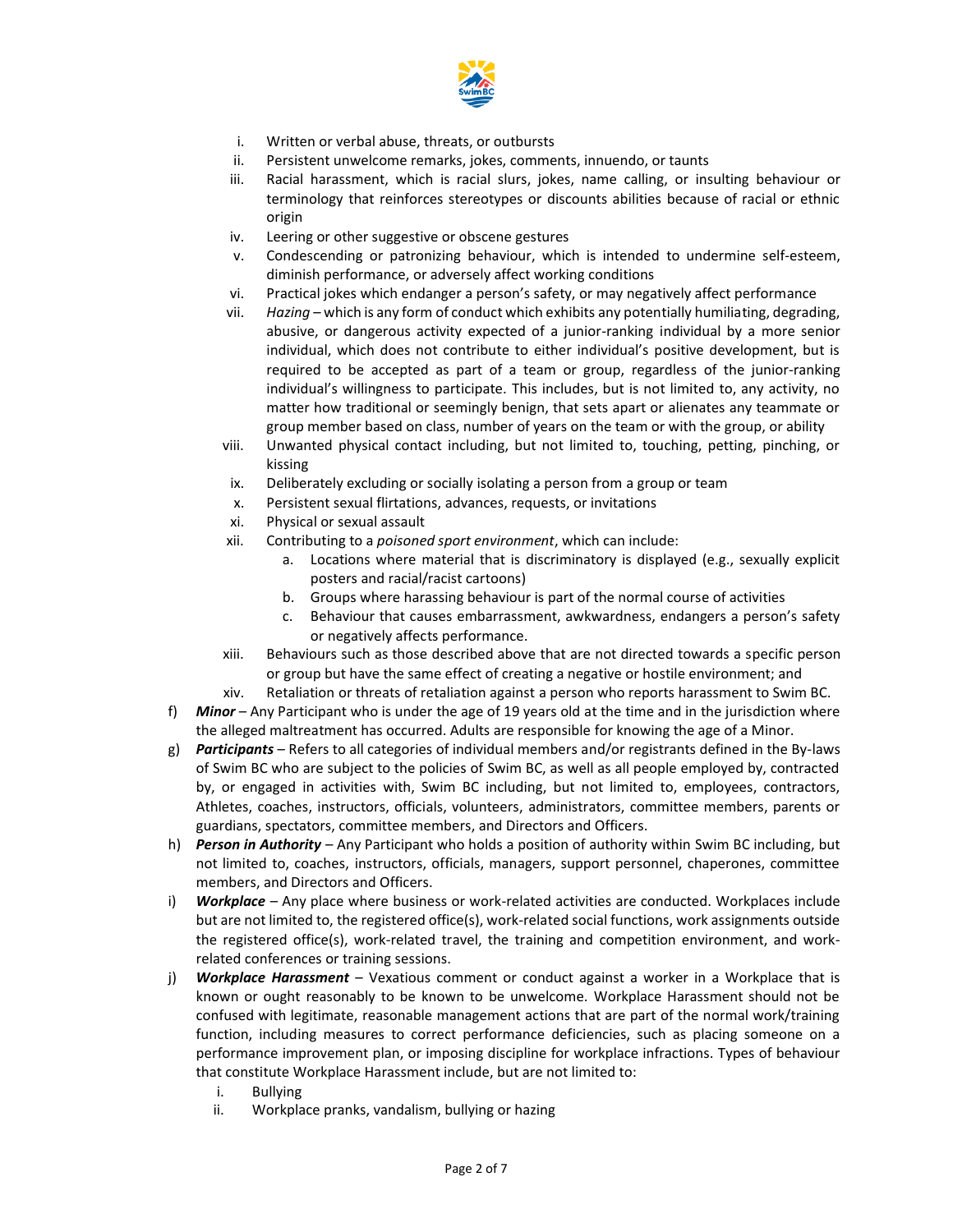

- iii. Repeated offensive or intimidating phone calls or emails
- iv. Inappropriate sexual touching, advances, suggestions, or requests
- v. Displaying or circulating offensive pictures, photographs, or materials in printed or electronic form
- vi. Psychological abuse
- vii. Excluding or ignoring someone, including persistent exclusion of a person from work-related social gatherings
- viii. Deliberately withholding information that would enable a person to do their job, perform or train
- ix. Sabotaging someone else's work or performance
- x. Gossiping or spreading malicious rumours
- xi. Intimidating words or conduct (offensive jokes or innuendos); and
- xii. Words or actions which are known, or ought reasonably to be known, as offensive, embarrassing, humiliating, or demeaning.
- k) *Workplace Violence* The use of or threat of physical force by a person against a worker in a Workplace that causes or could cause physical injury to the worker; an attempt to exercise physical force against a worker in a Workplace that could cause physical injury to the worker; or a statement or behaviour that it is reasonable for a worker to interpret as a threat to exercise physical force against the worker in a Workplace that could cause physical injury to the worker. Types of behaviour that constitute Workplace Violence include, but are not limited to:
	- i. Verbal or written threats to attack
	- ii. Sending to or leaving threatening notes or emails
	- iii. Physically threatening behaviour such as shaking a fist at someone, finger pointing, destroying property, or throwing objects
	- iv. Wielding a weapon in a workplace
	- v. Hitting, pinching or unwanted touching which is not accidental
	- vi. Dangerous or threatening horseplay
	- vii. Physical restraint or confinement
	- viii. Blatant or intentional disregard for the safety or wellbeing of others
	- ix. Blocking normal movement or physical interference, with or without the use of equipment
	- x. Sexual assault; and
	- *xi.* Any attempt to engage in the type of conduct outlined)*.*
- l) *Vulnerable Participants* Includes Minors and vulnerable adults (people who, because of age, disability, or other circumstance, are in a position of dependence on others or are otherwise at a greater risk than the general population of being harmed by Persons in Authority).

#### **Purpose**

2. The purpose of this Code is to ensure a safe and positive environment within the programs, activities, and events of Swim BC by making Participants aware that there is an expectation, at all times, of appropriate behaviour. Swim BC prohibits discriminatory practices and is committed to providing an environment in which all individuals can safely participate in sport and are treated with respect and fairness.

## **Application of this Code**

- 3. This Code applies to any Participant's conduct during the business, activities, and events of Swim BC including, but not limited to competitions, training sessions, evaluations, treatment, or consultations (i.e., massage therapy), training camps, travel associated with organizational activities, the office environment, and any meetings.
- 4. This Code also applies to Participants' conduct outside of the business, activities, and events of Swim BC when such conduct adversely affects Swim BC's relationships (and the work and sport environment) or is detrimental to the image and reputation of Swim BC. Such applicability will be determined by Swim BC at its sole discretion.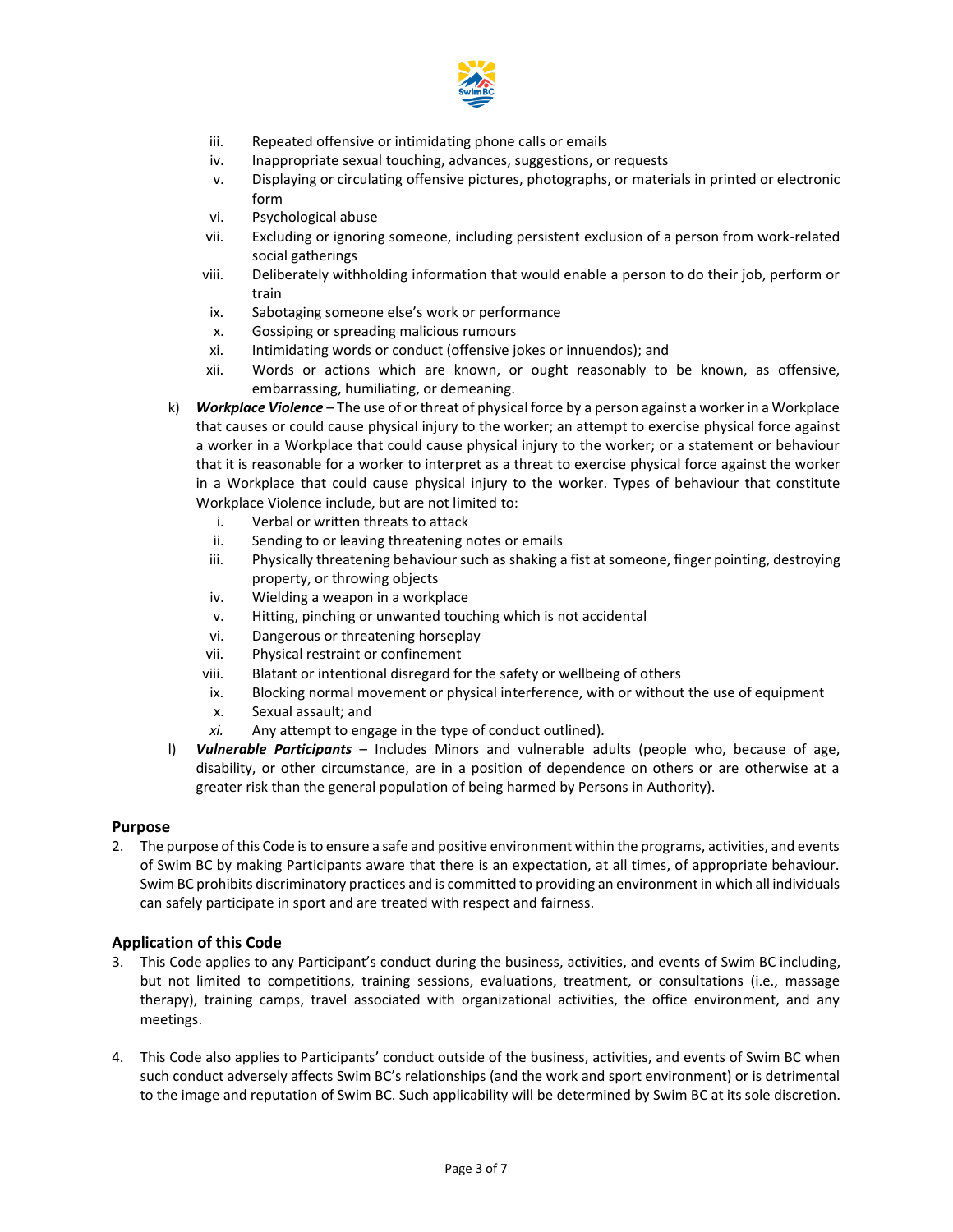

- 5. This Code applies to Participants active in the sport or who have retired from the sport where any claim regarding a potential breach of this Code occurred when the Participant was active in the sport.
- 6. In addition, breaches of this Code may occur when the Participants involved interacted due to their mutual involvement in the sport or, if the breach occurred outside of the sport environment, if the breach has a serious and detrimental impact on the Participant(s).
- 7. Any Participant who violates this Code may be subject to sanctions pursuant to the *Discipline and Complaints Policy*. In addition to facing possible sanctions pursuant to the *Discipline and Complaints Policy,* a Participant who violates this Code during a competition may be removed from the competition or training area, and the Participant may be subject to further sanctions.

## **Responsibilities**

- 8. All Participants have a responsibility to:
	- a) Refrain from any behaviour that constitutes Discrimination, Abuse, Harassment, Workplace Harassment, or Workplace Violence.
	- b) Maintain and enhance the dignity and self-esteem of other Participants by:
		- i. Treating each other with the highest standards of respect and integrity
		- ii. Focusing comments or criticism appropriately and avoiding public criticism of Athletes, coaches, officials, organizers, volunteers, employees, or other Participants
		- iii. Consistently demonstrating the spirit of sportsmanship, sport leadership, and ethical conduct
		- iv. Acting, when appropriate, to correct or prevent practices that are unjustly discriminatory
		- v. Consistently treating individuals fairly and reasonably; and
		- vi. Ensuring adherence to the rules of the sport and the spirit of those rules.
	- c) Refrain from the use of power or authority in an attempt to, or to coerce another person to engage in inappropriate activities.
	- d) Maintain and enhance the dignity and self-esteem of other Participants by:
		- i. Treating each other with fairness, honesty, respect, and integrity
		- ii. Focusing comments or criticism appropriately and avoiding public criticism of Athletes, coaches, officials, organizers, volunteers, employees, or other Participants
		- iii. Consistently demonstrating the spirit of sportsmanship, sport leadership, and ethical conduct; and iv. Ensuring adherence to the rules of the sport and the spirit of those rules.
	- e) Abstain from the non-medical use of medications or drugs or the use of Prohibited Substances or Prohibited Methods as listed on the version of the World Anti-Doping Agency's Prohibited List currently in force. More specifically, Swim BC adopts and adheres to the Canadian Anti-Doping Program. Swim BC will respect any sanction imposed on a Participant as a result of a breach of the Canadian Anti-Doping Program or any other applicable Anti-Doping Rules.
	- f) Refrain from coaching, training, instructing, administrating, managing, or being involved in the athletic development of any person who has been found to have committed an anti-doping rule violation and is serving a period of ineligibility imposed pursuant to the Canadian Anti-Doping Program or any other applicable Anti-Doping Rules.
	- g) Reasonably cooperate with the CCES or another anti-doping organization that is investigating anti-doping rule violations.
	- h) Not harass, intimidate, or otherwise conduct themselves offensively towards a doping control official or other individual involved in doping control.
	- i) Refrain from consuming tobacco products, cannabis, or recreational drugs while participating in the programs, activities, competitions, or events of Swim BC and Swimming Canada.
	- j) In the case of Minors, not consume alcohol, tobacco, or cannabis at any competition or event.
	- k) In the case of adults, not consume cannabis in the Workplace or in any situation associated with the events of Swim BC (subject to any requirements for accommodation), not consume alcohol during training,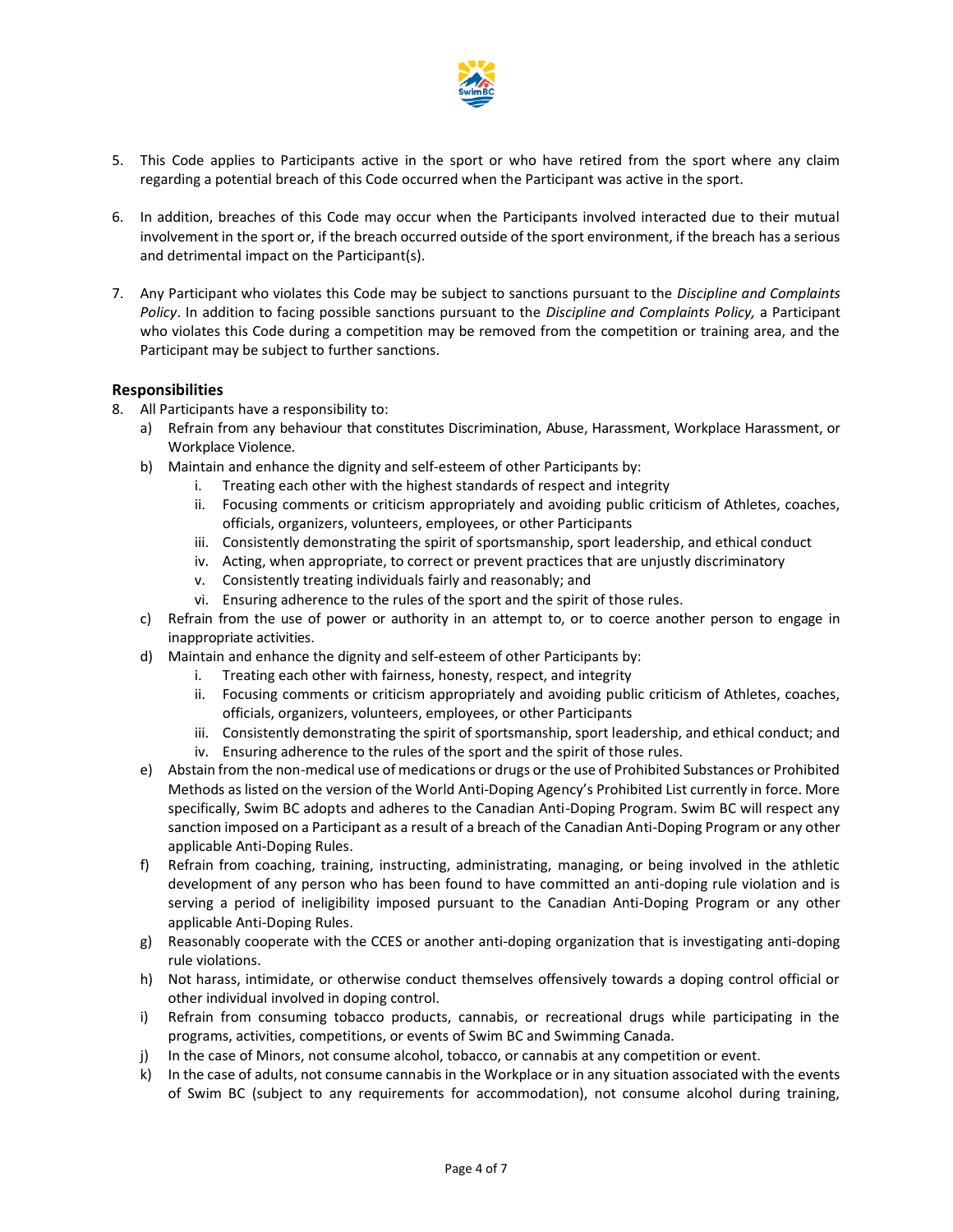

competitions, or in situations where Minors are present, and take reasonable steps to manage the responsible consumption of alcohol in adult-oriented social situations.

- l) When driving a vehicle:
	- i. Have a valid driver's license
	- ii. Not be under the influence of alcohol or illegal drugs or substances
	- iii. Have valid car insurance; and
	- iv. Refrain from holding a mobile device.
- m) Respect the property of others and not wilfully cause damage.
- n) Promote sport in the most constructive and positive manner possible.
- o) Refrain from any actions or behaviours which is intended to manipulate the outcome of a competition and/or not offer or receive any bribe which is intended to manipulate the outcome of a competition.
- p) Adhere to all applicable federal, provincial/territorial, municipal and host country laws.
- q) Comply, at all times, with the By-laws, policies, procedures, and rules and regulations of Swim BC, as applicable and as adopted and amended from time to time.
- r) Report any ongoing criminal or anti-doping investigation, conviction, or existing bail conditions involving a Participant to Swim BC, including, but not limited to, those for violence, child pornography, or possession, use, or sale of any illegal or prohibited substance or method.

#### **Directors, Committee Members, and Staff**

- 9. In addition to section 8 (above), Directors, Committee Members, and staff of Swim BC will have additional responsibilities to:
	- a) Function primarily as a Director, committee member or staff member of Swim BC (as applicable) and ensure to prioritize their loyalty to the Organization (and not to any other organization or group) while acting in this role.
	- b) Ensure that financial affairs are conducted in a responsible and transparent manner with due regard for all fiduciary responsibilities.
	- c) Comply with the *Screening Policy.*
	- d) Conduct themselves openly, professionally, lawfully and in good faith.
	- e) Be independent and impartial and not be influenced by self-interest, outside pressure, expectation of reward, or fear of criticism.
	- f) Exercise the degree of care, diligence, and skill required in the performance of their duties pursuant to applicable laws.
	- g) Maintain confidentiality of private organizational information.
	- h) When acting as a Director or Committee Member, respect the decisions of the majority (the Board or a Committee, as applicable) and resign if unable to do so.
	- i) Commit the time to attend meetings and be diligent in preparation for, and participation in, discussions at such meetings.
	- j) Have a thorough knowledge and understanding of all governance documents.

## **Coaches, Instructors, Trainers, and Athlete Support Personnel**

- 10. In addition to section 8 (above), coaches, instructors, trainers, and athlete support personnel have many additional responsibilities. The coach-Athlete relationship is a privileged one and plays a critical role in the personal, sport, and athletic development of the Athlete. Coaches must understand and respect the inherent power imbalance that exists in this relationship and must be extremely careful not to abuse it, either consciously or unconsciously. Coaches, instructors, trainers, and athlete support personnel will:
	- a) Avoid any behaviour that abuses the power imbalance inherent in the coaching position to (i) establish or maintain a sexual relationship with an Athlete that they are coaching, or (ii) encourage inappropriate physical or emotional intimacy with an Athlete, regardless of the Athlete's age.
	- b) Disclose to Swim BC any sexual or intimate relationship with an athlete over the age of majority and, if requested by Swim BC, immediately discontinue any coaching involvement with that athlete.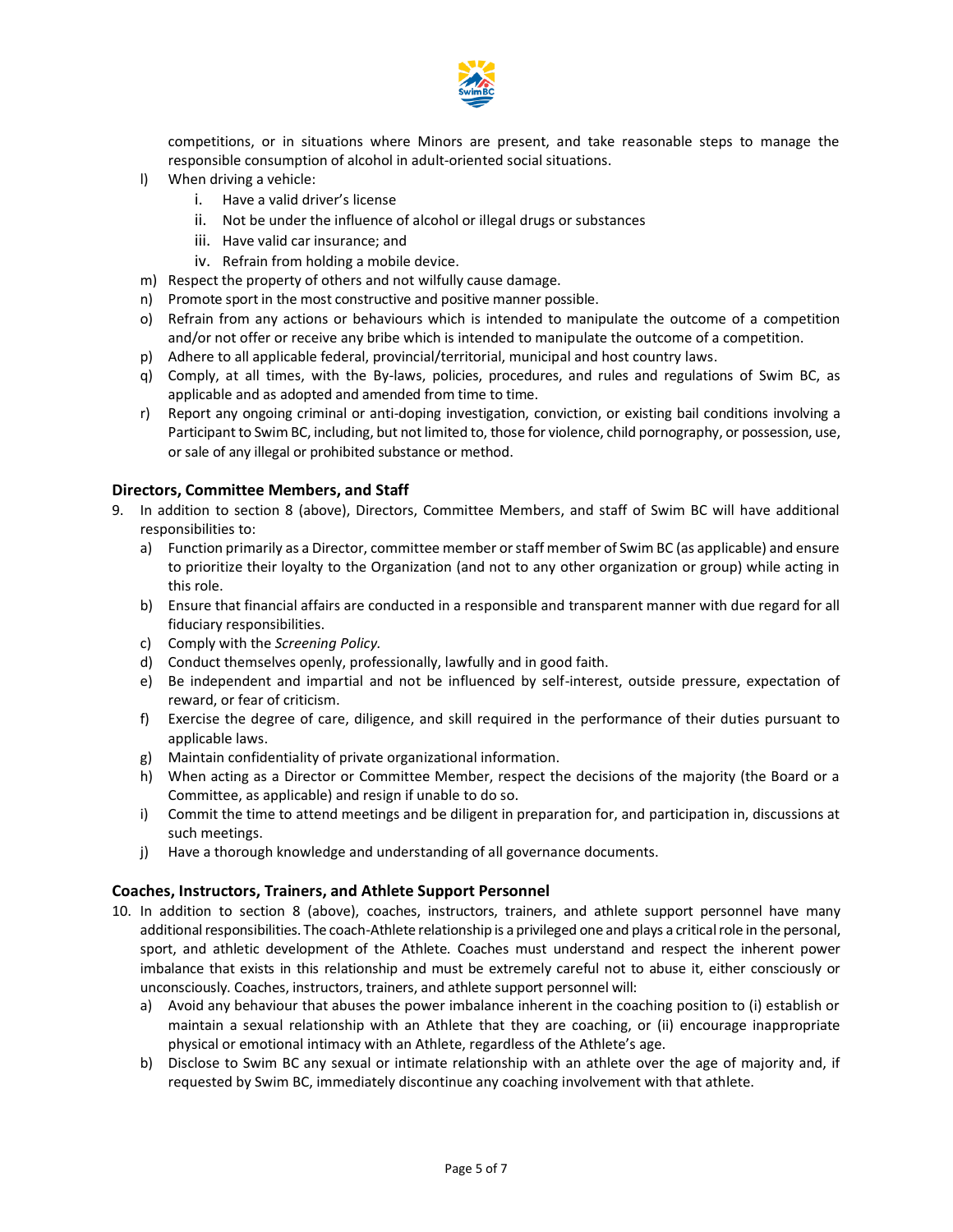

- c) Ensure a safe environment by selecting activities and establishing controls that are suitable for the age, experience, ability, and fitness level of the Athletes.
- d) Prepare Athletes systematically and progressively, using appropriate time frames and monitoring physical and psychological adjustments while refraining from using training methods or techniques that may harm Athletes.
- e) Avoid compromising the present and future health of Athletes by communicating and cooperating with sport medicine professionals in the diagnosis, treatment, and management of Athletes' medical and psychological treatments.
- f) Support the coaching staff of a training camp, provincial team, or national team, should an Athlete qualify for participation with one of these programs.
- g) Accept and promote Athletes' personal goals and refer Athletes to other coaches and sport specialists as appropriate.
- h) Provide Athletes (and the parents/guardians of Minor Athletes) with the information necessary to be involved in the decisions that affect the Athlete.
- i) Act in the best interest of the Athlete's development as a whole person.
- j) Comply with the *Screening Policy.*
- k) Report any ongoing criminal or anti-doping investigation, conviction, or existing bail conditions to Swim BC, including those for violence, child pornography, or possession, use, or sale of any illegal or prohibited substance or method.
- l) Not coach, train, or otherwise support athletes if they use methods or substances prohibited by the Canadian Anti-Doping Program without valid and acceptable justification.
- m) Under no circumstances provide, promote, or condone the use of drugs (other than properly prescribed medications) or prohibited substances or prohibited methods.
- n) Under no circumstances provide, promote, or condone the use of alcohol, cannabis, and/or tobacco to Minors.
- o) Respect Athletes competing for other jurisdictions and, in dealings with them, not encroach upon topics or actions which are deemed to be within the realm of 'coaching', unless after first receiving approval from the coaches who are responsible for the Athletes.
- p) Recognize the power inherent in the position of coach and respect and promote the rights of all participants in sport. This is accomplished by establishing and following procedures for confidentiality (right to privacy), informed participation, and fair and reasonable treatment. Coaches have a special responsibility to respect and promote the rights of participants who are in a vulnerable or dependent position and less able to protect their own rights
- q) Dress professionally and use appropriate language.

## **Athletes**

- 11. In addition to section 8 (above), Athletes will have additional responsibilities to:
	- a) Report any medical problems in a timely fashion, when such problems may limit their ability to travel, train, or compete.
	- b) Participate and appear on-time and prepared to participate to their best abilities in all competitions, training sessions, and evaluations.
	- c) Properly represent themselves and not attempt to participate in a competition for which they are not eligible by reason of age, classification, or other reason.
	- d) Adhere to any rules and requirements regarding clothing and equipment.
	- e) Dress to represent the sport and themselves with professionalism.
	- f) Act in accordance with applicable policies and procedures and, when applicable, additional rules as outlined by coaches or managers.

## **Officials**

- 12. In addition to section 8 (above), officials will have additional responsibilities to:
	- a) Maintain and update their knowledge of the rules and rules changes.
	- b) Not publicly criticize other officials.